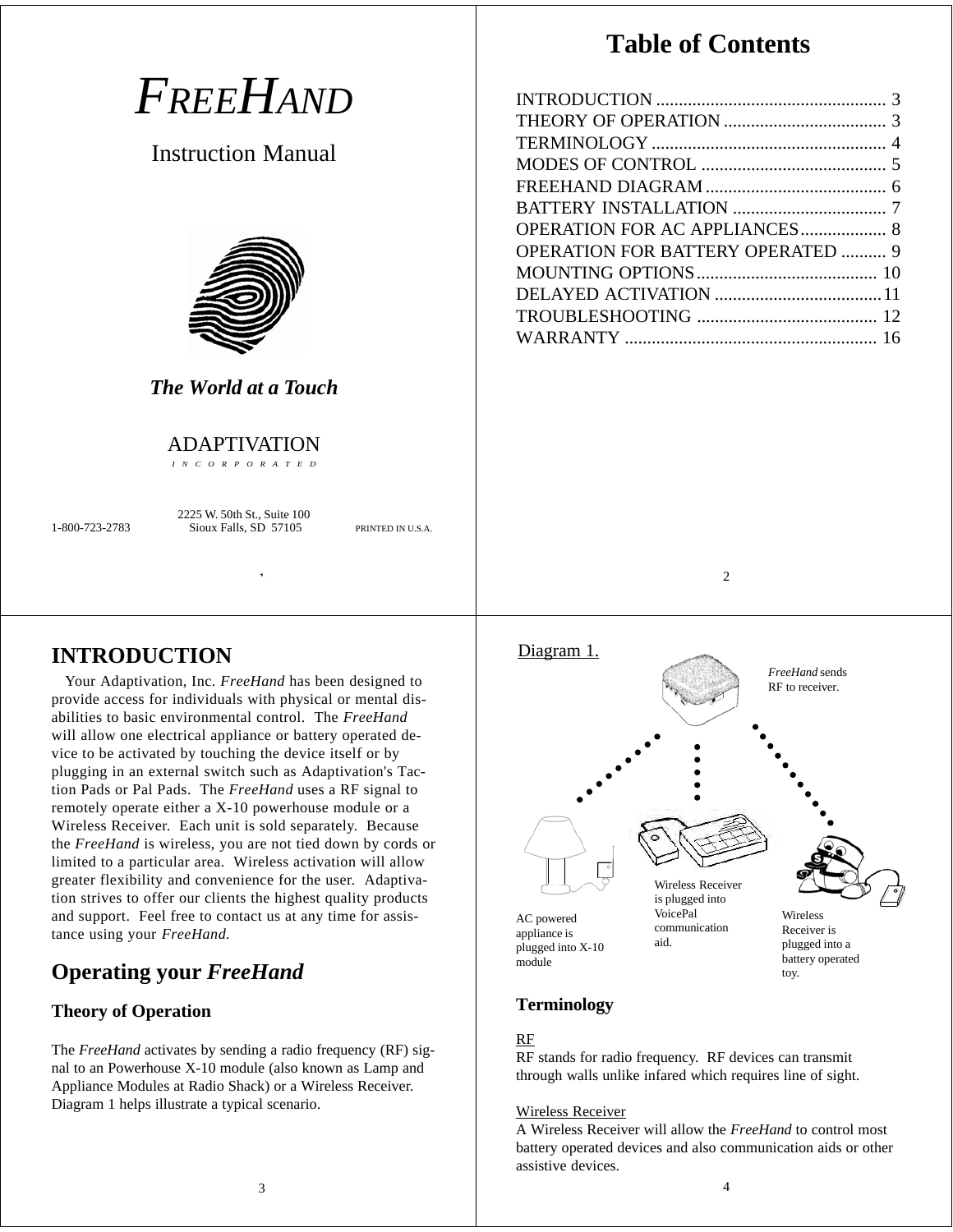### Transceiver Module

The Transceiver Module accepts the RF siganl from the *FreeHand* and will allow activation of most electrical or AC appliances.

#### House Code

The house code is the frequency the *FreeHand* uses to transmit to either a Wireless Receiver or a Transceiver Module. The house code must be set to the same letter on both devices. Using different house codes can allow different individuals to operate their own devices without interfering with each other.

#### Unit Code

This code allows one Transceiver Module to operate up to 16 other appliance modules. The unit code on the *FreeHand* must be set to the same number as the number on the appliance module.

### **Modes of Control**

**Direct selection**: The appliance activates for as long as the switch is pressed.

**Latched selection:** Press once and the appliance turns on. Press again and it turns off. The latch mode is effective when a device needs to be turned on for an extended amount of time.

#### 5

**Timed Seconds:** Press once and the appliance turns on, then automatically turns off at the preset time anywhere from 1 to 60 seconds later.

**Timed Minutes:** Press once and the device turns on, then automatically turns off at the preset time anywhere from 1 to 60 minutes later

**Note**: The timing is adjusted using the Timing Adjustment Knob. See Diagram 2. If you wish to stop the device before the timed amount is over, turn the Timing Knob to the "OFF" position, then back to the "On" position. This will reset the *FreeHand*.

### **Battery Installation**

1. With the *FreeHand* lying face down, open the battery compartment cover by removing the single Phillips head screw.

2. Properly insert one 9 volt battery. Adaptivation recommends using only Alkaline 9 volt batteries to ensure long battery life.

3. Replace the battery compartment cover and secure with screw. Take care not to overtighten.

**Note**: To conserve the batteries, turn off the *FreeHand* when not in use.



### **Operation for AC Appliances**

1. Set the *FreeHand* and the Transceiver Module to the same house code. Also make sure the unit code is set to the number 1 position, unless you are plugging the applicance to be activated into another Appliance Module set to a different unit code.

2. Plug the appliance you wish to operate into the bottom of the Transceiver and plug it into the wall outlet. Make sure the appliance is in the "on" position.

3. Check to make sure the wattage of the appliance does not exceed the recommended maximum amount on the back of the Transceiver Module.

4. Set the *FreeHand* to the desired mode of control and make sure it is turned on by moving the OFF/TIMING DIAL to the "on" position. . Press the top of the *FreeHand* or an external switch to activate the appliance.

Note: If using other Appliance Modules other than the Transceiver Module, you must still have the Transceiver Module plugged in since the FreeHand sends the RF signal to this module first. Also make sure both the *FreeHand* and the Appliance Module are set to the same unit code number.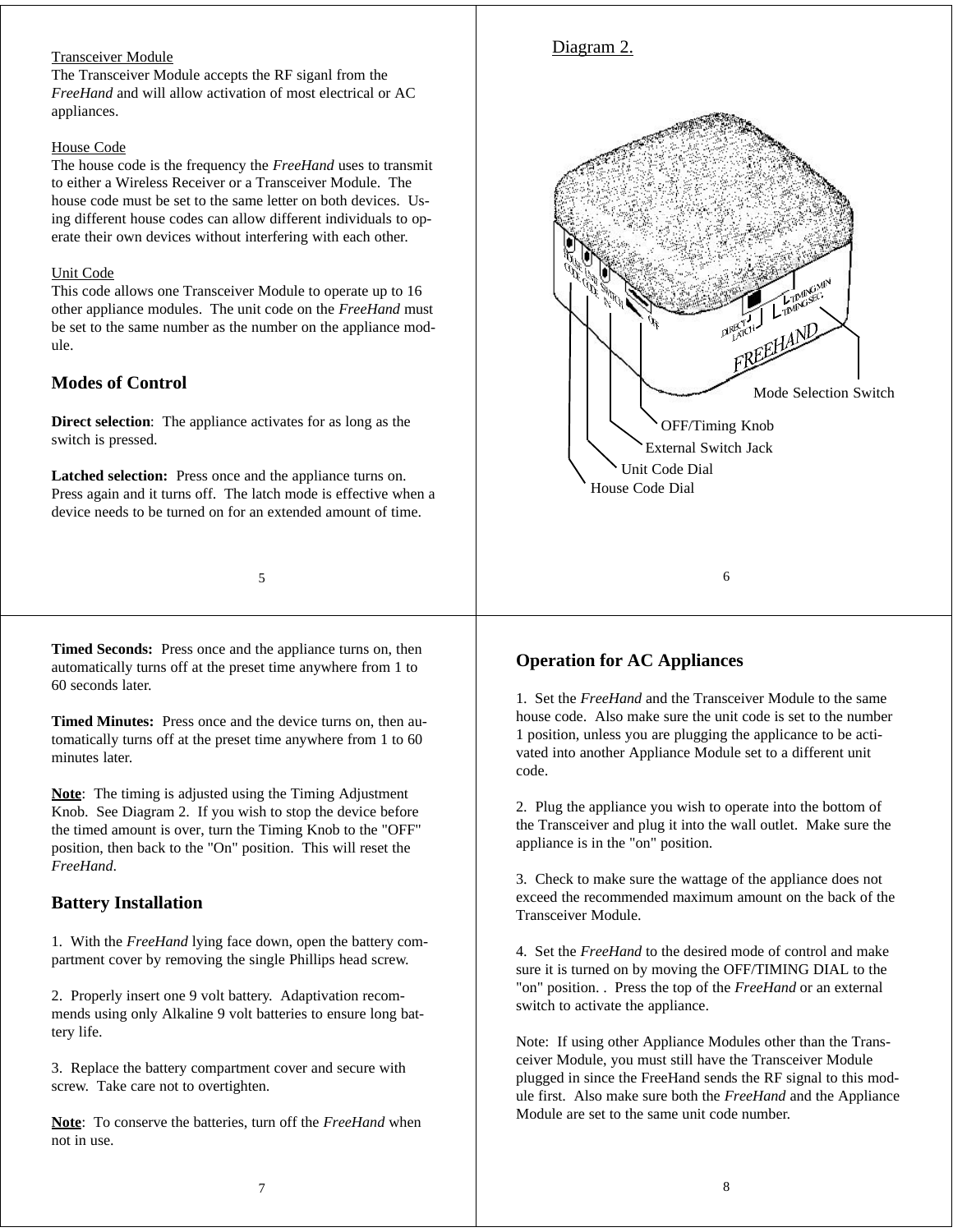## **Operation for Battery-Operated Devices**

1. Set the *FreeHand* and the Wireless Receiver to the same house code. Also make sure both have the unit code set to the same number.

2. Make sure you have inserted batteries into the Wireless Receiver and it is turned on.

3. Insert the plug on the Wireless Receiver into the battery operated device you wish to activate.

4. Set the *FreeHand* to the desired mode of control and make sure it is turned on by moving the OFF/TIMING KNOB to the on position.

5. Press the top of the *FreeHand* or an external swtch to activate.

**Options**: If you are activating a communication aid such as Adaptivation's VoicePal, insert the plug on the Wireless Receiver into the switch jack on the communication aid. Set the *FreeHand* to the Direct mode. Activate the *FreeHand* to access your message on the communication aid.

If you are activating a battery-operated device or toy, insert the plug on the Wireless Receiver into the switch jack on the adapted device. If your device is not adapted use a battery interrupter which is inserted into the battery compartment of the device.

9

## **Delayed Activation**

Typically when the *FreeHand* is pressed, the corresponding device activates almost immediately. A 1 second delay can be added. This means the *FreeHand* or external switch must be held down for 1 second before the device will operate. This can be very helpful for a person who may accidentally drag their hands. Delayed activation will help with these accidental activations.

To set the 1 second delay, take the battery cover off the back of the *FreeHand*. A two position slide switch is located on the same side as the wires connected to the battery. Use a small screwdriver to slide the switch. Now your *FreeHand* is set for a 1 second delay.

# **External Switch Jack**

For those individuals who are unable to access the top of the *FreeHand*, any external switch may be plugged into the jack marked SWITCH IN.

### **Mounting Options**

The *FreeHand* has 3 threaded inserts on the bottom side. These inserts can be used to easily mount the *FreeHand* to a small triangular plate often found on common mounting aids such as the Magic Arm or E-Mount available from Adaptivation. The *FreeHand* also comes with rubber feet to help keep it from sliding. When mounting on a table or other flat surface, Velcro or Dual-Lock can be used as an alternate mounting method. If necessary, remove the rubber feet to help secure the Velcro.

Since the *FreeHand* is square in shape, this makes it very easy to mount multiple *FreeHands* next to each other. You may also try combining the *FreeHand* with other devices such as the Chipper or Sequencer to make affordable communication boards with environmental control.

10

## **Trouble Shooting**

Your AC appliance is not working.

-Make sure the device works independently of the *FreeHand*.

-Make sure the *FreeHand* is turned to the "on" positon.

-Make sure the device is turned "on" at all times. -Make sure the house code is set the same on both transceiver and *Freehand*.

-Make sure you are within range (25 to 45 feet or more) and there are no obstructions covering the an tenna on the Transceiver Module. -Check mode of control.

Your Battery-Operated device is not working.

-Make sure the device works indepedently of the *FreeHand*.

-Make sure the *FreeHand* is turned to the "on" position.

-Make sure the Wireless Receiver is turned on, batteries are fresh, and it is plugged into the device. -Make sure you are within range.

-Make sure you the house code and unit code are set the same on both receiver and *FreeHand*.